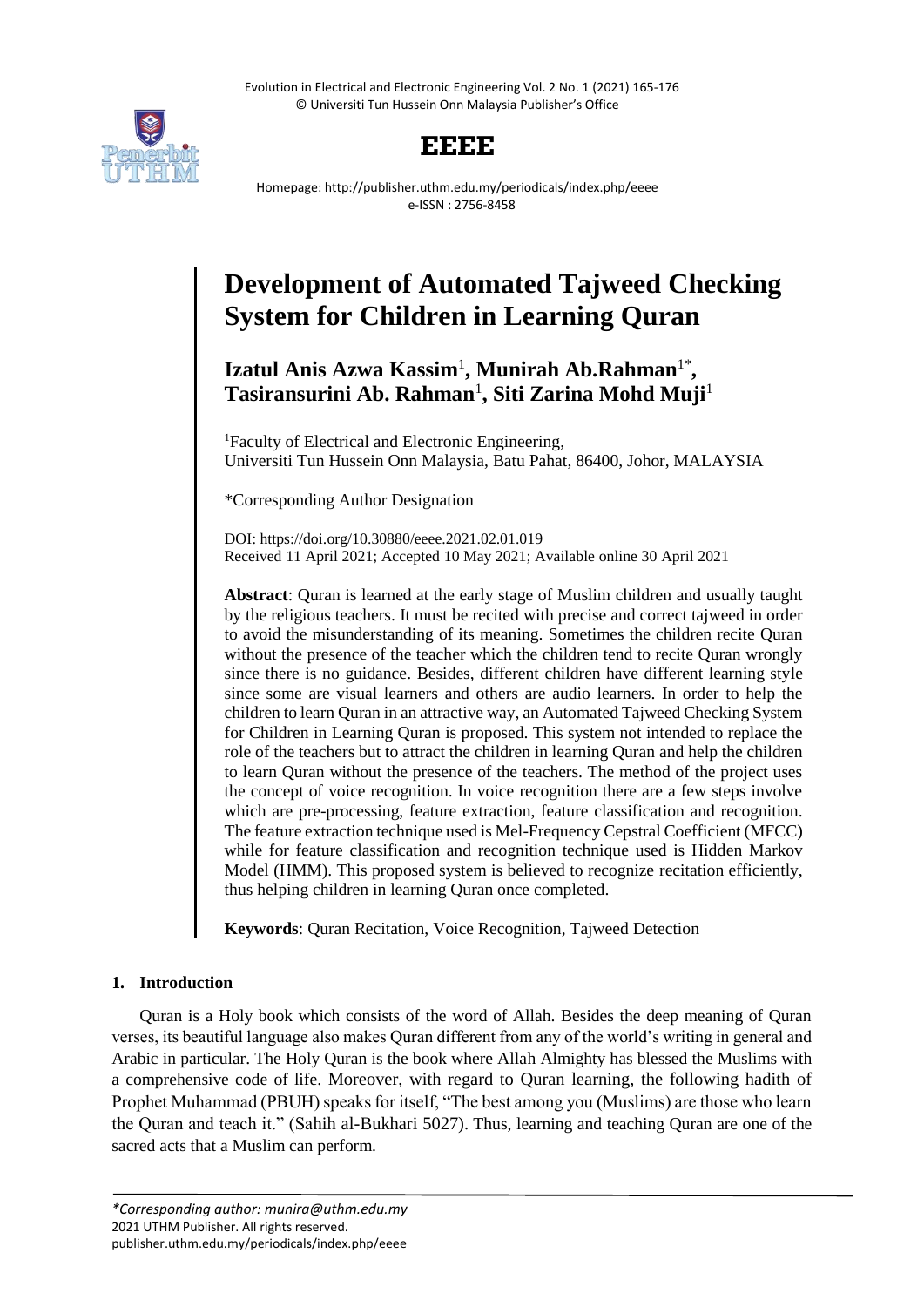Reading Quran must with correct Tajweed. Tajweed means "proficiency" or "doing something well". There are many rules of Tajweed such as Iqlab, Mad, Ghunnah and Harakat. These rules are to avoid any kind of confusion or misunderstanding of the Quran. Allah spoke to His Messenger, Prophet Muhammad sallallaahu 'alaihi wa sallam (may Allah exalt his mention), in Quran, saying (which means): "…And recite the Quran with measured recitation." [Quran 73:4].

Quran has been recited at the early age of a child and usually taught by the religious teachers which they will listen to the recitation and re-correct the exact recitation. With the vast of technology, children nowadays are more attracted to gadget. Therefore, a project named Automated Tajweed Checking System for Children in Learning Quran is developed to improve the Quran teaching style. The teachers can use this checking system to attract the children in learning Quran. Additionally, the learning process will become more interactive and interesting.

 As known, reciting Quran is usually taught by the religious teachers which they will listen to the recitation and re-correct to the exact recitation. Not all learners however understand the same teaching style since some are visual learners and others are audio learners [1]. Besides that, sometimes, Muslim children recite Quran without the presence of the Quran teachers. For those who are in learning process, they will face problem in reciting Quran without the teacher by their side to guide them.

Thus, by developing a recitation checking system, the system will able to recognize and point out any mismatch or inconsistency between the recitation of the children and the correct recitation by the experienced teacher which are stored in a database. The system also can help the audio learners to learn Quran effectively. A decision-making module will be implemented in the system in which the user can decide to check the recitation or not to make the system more user-friendly.

In this project, the audio signal of respondent recitation (reciter) with the correct Quran recitation (database) was analyzed. Then, an algorithm for voice recognition of Quran verse recitation and tajweed mistake classification were applied and modified. Finally, a graphical user interface for the system was designed. The system was focusing on Surah Al-Fatihah because this is the main Surah in Quran. Targeting group of user for this system is from ages 7 to 12 who can recognize the Quran alphabet since most of the children in those range of age are able to recognize the Quran alphabet. Moreover, the system can detect the tajweed rules of the diacritical mark (fatha, damma and kasra), Mad Aridh Lissukun and Alif Lam Syamsiyah. For training purpose, 10 audios of children recitation in mp3 format were used for testing purposes and an audio of correct recitation in mp3 format for training purposes.

#### **2. Materials and Methods**

The development of Automated Tajweed Checking System for Children in Learning Quran has 3 phases as illustrate in Figure 1. The phase starts with the development of feature extraction algorithm for the Quranic verse. In this first phase, Mel-Frequency Cepstral Coefficient (MFCC) algorithm is applied to extract the input speech signal. Then, the development of comparing system between the children recitation and database recitation which Hidden Markov Model (HMM) algorithm is applied. Lastly, the development of graphical user interface for the user.



**Figure 1: Phases involve in developing Automated Tajweed Checking System for Children in Learning Quran**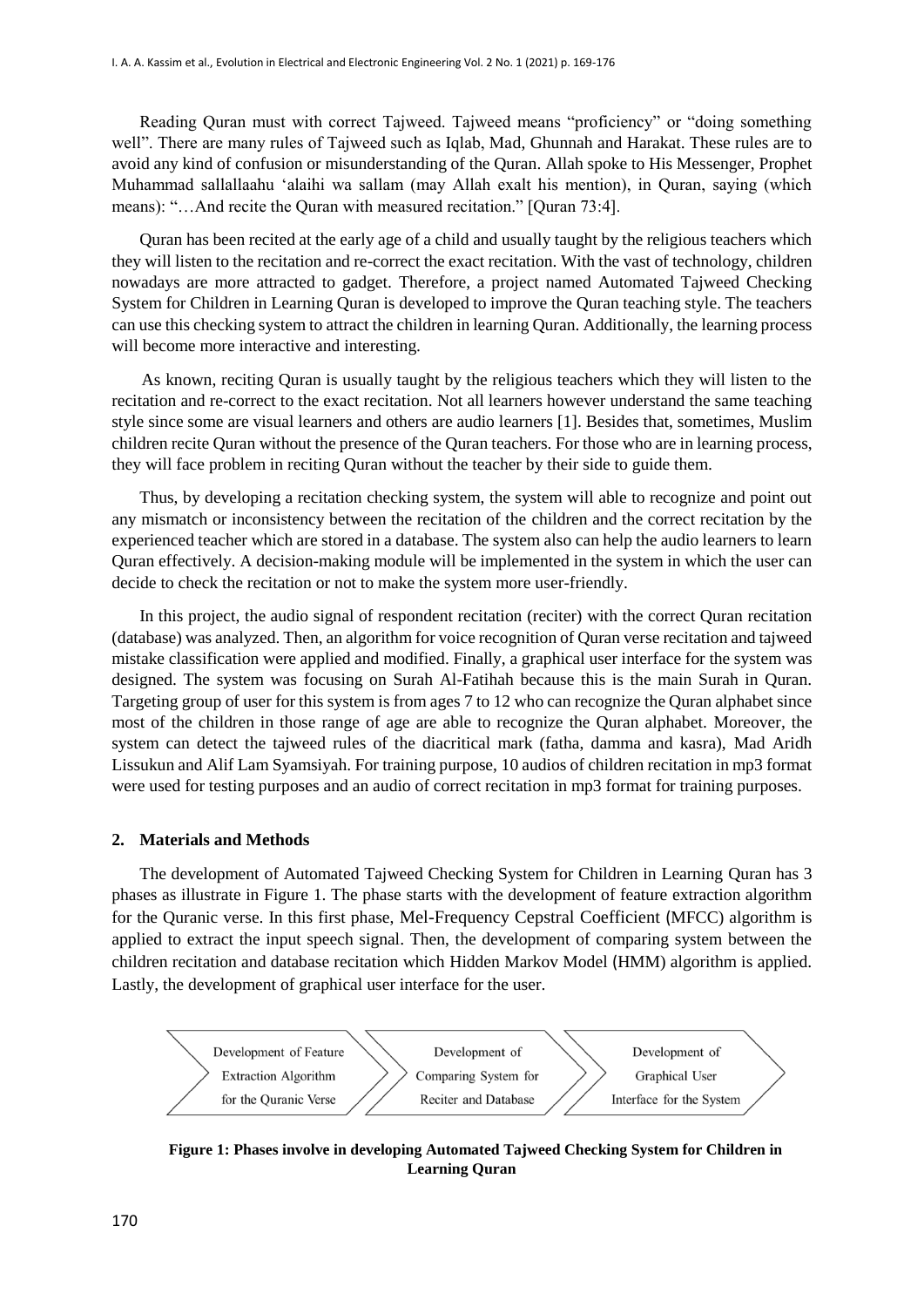The algorithm of feature extraction, feature classification and recognition technique are compiled in MATLAB software. MATLAB is chosen since it is a program that not only specializes in signal processing, but also has built-in library for deep learning.

#### 2.1 Development of feature extraction algorithm

Mel-Frequency Cepstral Coefficient technique is used for the feature extraction. MFCC is frequently used nowadays for feature extraction technique in speech recognition which the used of Mel scale in the derivation of Cepstrum coefficients was introduced [2]. Figure 2 shows the steps involve in extracting MFCC for Automated Checking System for Children in Learning Quran. The MFCC computational process is underlined as the primary algorithm for feature extraction analysis.



**Figure 2: Steps in MFCC algorithm**

From Figure 2, pre-processing is the first step in MFCC to converts the analog input signal into digital signal and filtered out the noise. Next, the filtered signal is framed in framing step. In framing, the columns of data from the specific input signal are determined. In windowing step, each of the individual frame of speech signal is windowed in order to minimize the discontinuities of the signal at the beginning and end of each frame. It is to minimize the spectral distortion and to enclose the signal to zero at the beginning and end of each frame.

Hamming window is used in windowing since most of the researchers use this type of windowing. Furthermore, the Discrete Fourier Transform (DFT) usually computed by Fast Fourier Transform (FFT) algorithm [3]. FFT is widely used to evaluate the frequency spectrum of the speech and converts from time to frequency domain. After that, the step of Mel-filter bank.

Mel scale is a unit of special measure or scale of perceived pitch of tone and it is applied in order to place more emphasize on the low-frequency components since the information carried by lowfrequency components of the speech signal is more significant than the high-frequency components. Discrete Cosine Transform (DCT) is a Fourier transform, which is similar to the DFT, but using the real numbers only. DCT is used to extract the MFCC results and calculate the Cepstrum instead of inverse FFT.

DCT is the last steps of the MFCC. It required the computational of the logarithm of the magnitude spectrum in order to get the MFCC. The MFCC at this stage are ready to form in a vector format which known as features vector. Thus, this features vector is considered as an input for the next process which is concerned with training the features vector for recognition purposes.

2.2 Development of comparing system for reciter and database

In second phase, HMM is applied to train the database (correct recitation) and to recognize the children recitation by comparing both signals. For convenience and simplicity, a built-in deep learning library is used in MATLAB.

Hidden Markov Model is a statistical system model which is used in the field of pattern recognition, particularly in speech recognition. For some pattern, it is widely used to characterize the spectral properties of the frames. Using HMM, speech signal input is well represented as a parametric random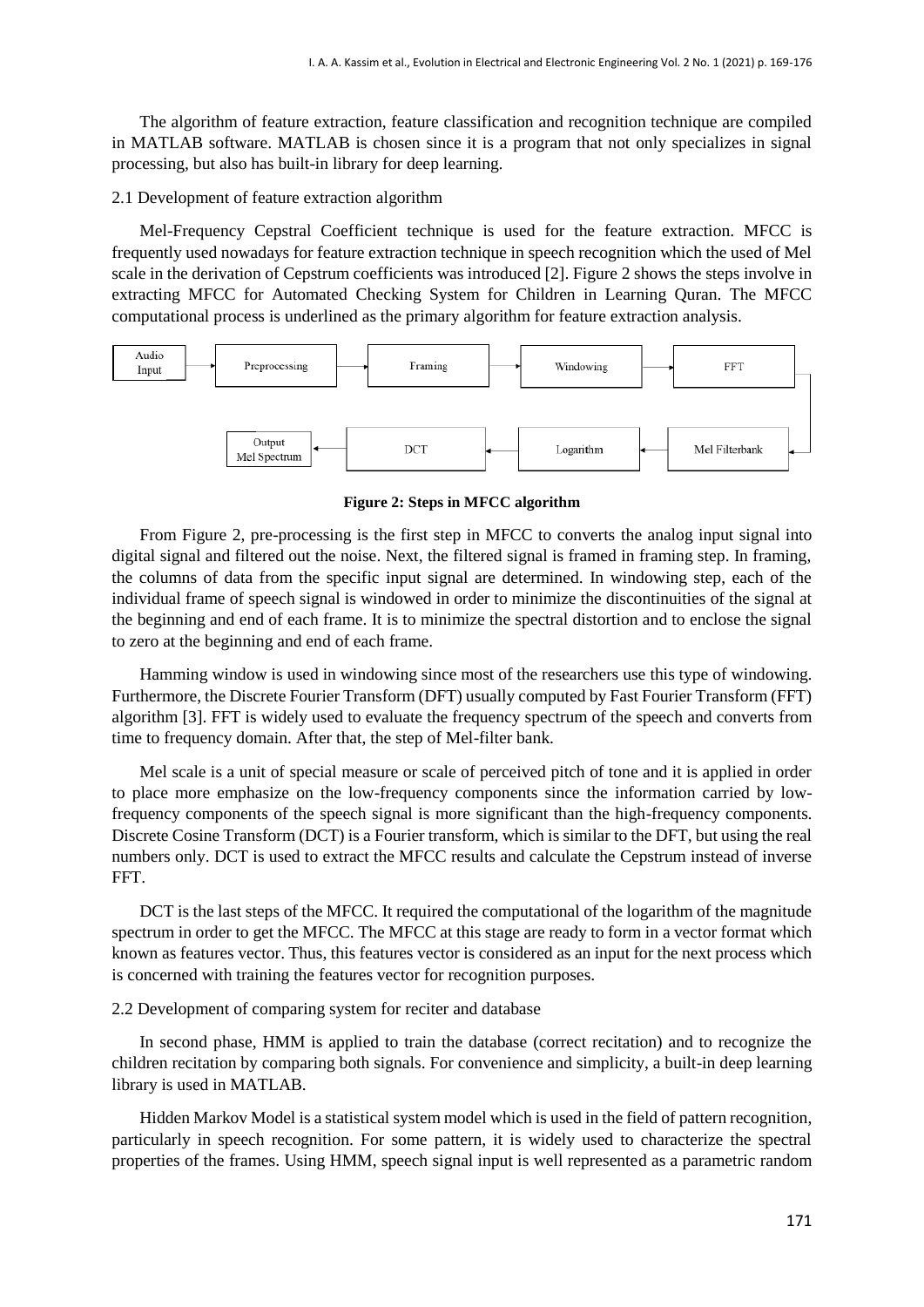process and the stochastic process parameters can be determined in a precise and well-defined manner [4]. The training of this model is very important since it represent the utterances words.

There are two main stages in speech recognition [5]. The stages are training and recognition. For training stage, models which is the patterns, are generated from the input speech samples after the feature extraction process and modeling techniques. For recognition stage, the input speech samples will generate the features vector with the same extraction procedures in the training stage. Next, the classification and decision process are made and executed with some matching methods. Under the classification process, the recognition activity can be divided either identification or verification process [4].

2.3 Development of graphical user interface for Automated Tajweed Checking System for Children in Learning Quran

The final development phase of this automated tajweed checking system is the development of Graphic User Interface (GUI) to facilitate the user. Figure 3 shows the developed GUI in MATLAB for this system.



**Figure 3: GUI developed in MATLAB**

From Figure 3, there are 4 push buttons are used. UPLOAD button is used to browse the audio file, PLAY button is used to play the uploaded audio file, CHECK button is used to do the recognition process which is to check the tajweed for uploaded audio file and SURAH ALFATIHAH button is used to play the correct recitation of Surah Al-Fatihah. The upper white rectangular box is used to display the uploaded audio file name and the lower white rectangular box is used to display the wrong tajweed. Therefore, the attractive graphical user interface is developed to attract the children to use this system.

#### **3. Results and Discussion**

The automated tajweed checking system recognize the recited verses by extracting its features and characteristic before the system classify on which tajweed error that the voice has. Therefore, ten collected of children recitation audio and a correct recitation of Surah Al-Fatihah have been converted into signal waveform for analysis purposes. Moreover, the outcome of the compared recited verses with database audio and graphical user interface are also presented.

#### 3.1 Audio samples collection

Aforementioned, this project is focusing on Surah Al-Fatihah. Surah Al-Fatihah has 7 verses. Ten respondents' recitation of Surah Al-Fatihah are recorded in mp3 format for testing purposes. One audio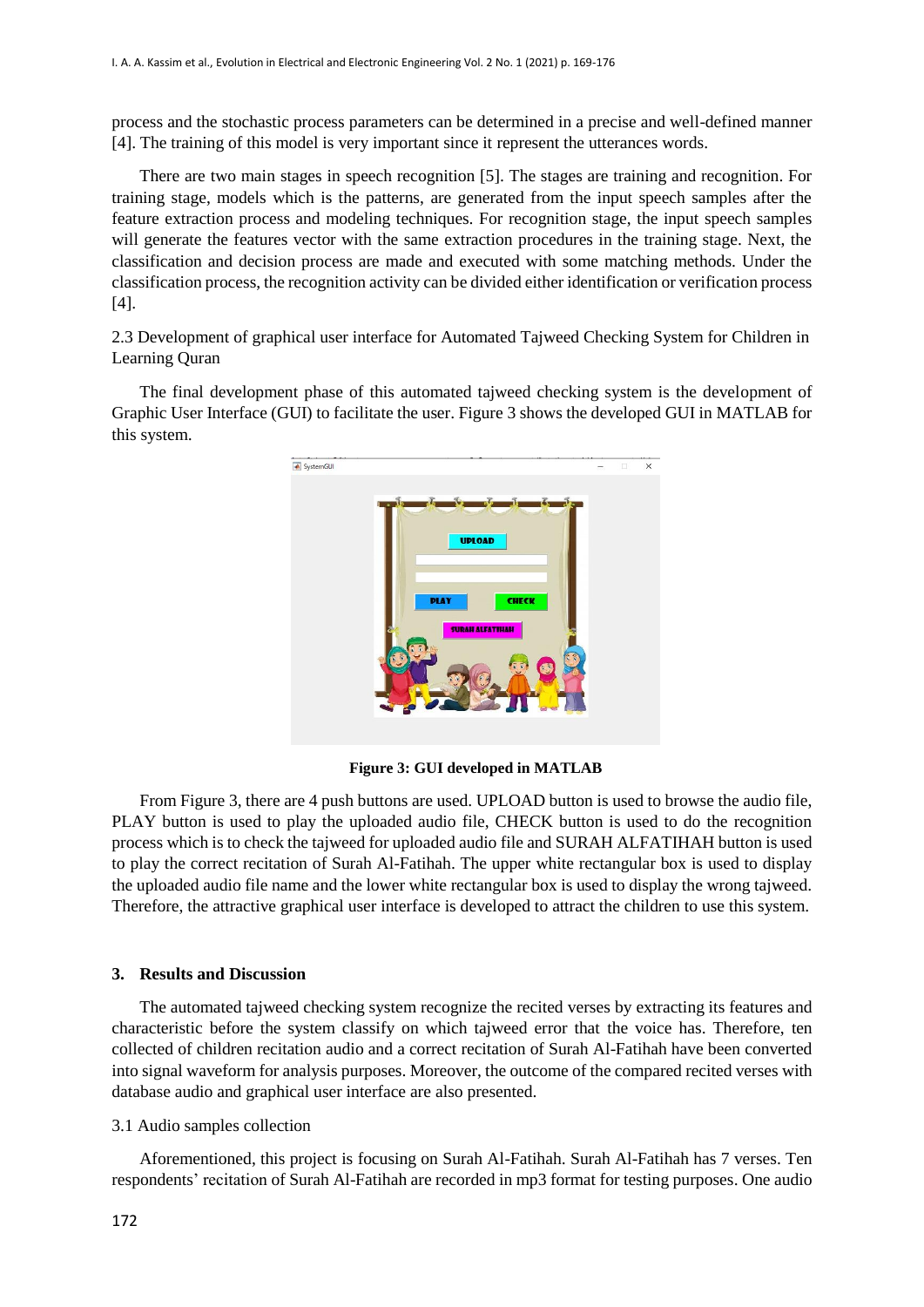of correct recitation of Surah Al-Fatihah is used for comparison with the respondents' audio. The audio signal pattern of correct recitation generated by MATLAB is shown in Figure 4.



**Figure 4: The audio signal pattern of correct recitation** 

Based on Figure 5, the correct recitation of Surah Al-Fatihah has different time length for each of the verse. The time length for each verse of Surah Al-Fatihah with correct recitation is shown in Table 1. The duration of recitation for the whole surah is 69.4518s.

| No. of<br>verse             | Surah Al-Fatihah in Quran                                                                      | Time length, s              |
|-----------------------------|------------------------------------------------------------------------------------------------|-----------------------------|
| 1                           | بسواللَهِالرَّحْمَنِ الرَّحِيمِ                                                                | $0.7940s \approx 10.0215s$  |
| $\mathcal{D}_{\mathcal{L}}$ | ٱلۡحَـَمۡدُلِلَّهِ رَبِّ ٱلۡعَـٰـٰلَمِینَـ                                                     | $10.0215s \sim 19.3964s$    |
| 3                           | ٱلرَّحۡمَٰنِٱلرَّحِيــِهِ                                                                      | $19.3964s \approx 26.7108s$ |
| $\overline{4}$              | مَـٰلِكِ تَوَمَّرِ ٱلدِّينِبِ                                                                  | $26.7108s \approx 34.3980s$ |
| 5                           | إِيَّاكَ نَعْبُ2ُ وَإِيَّاكَ نَسْتَعْيِنُ                                                      | $34.3980s \approx 43.4026s$ |
| 6                           | ٱهۡدِنَاٱلۡضِرۡطَ ٱلۡمُسۡتَقِيمَ                                                               | $43.4026s \approx 51.5588s$ |
| $\overline{7}$              | صِرْطَ ٱلَّذِينَ أَنْعَمَتَ عَلَيْهِمْ<br>عَيْرِ ٱلْمَغْضُوبِ عَلَيْهِمْ وَلَا ٱلضَّـَأَلَيْنَ | $51.5588s \approx 69.4518s$ |

**Table 1: The separation each verse of Surah Al-Fatihah in speech waveform of the correct recitation**

Table 2 shows the maximum and minimum voltage as well as the duration of the recorded recitation of Surah Al-Fatihah for 10 respondents.

| Speech waveform<br>recitation | Maximum Voltage, V | Minimum Voltage, V | Audio Duration, s |
|-------------------------------|--------------------|--------------------|-------------------|
| First respondent              | 0.7304             | $-0.7179$          | 38.8091           |
| Second respondent             | 0.5553             | $-0.4122$          | 41.9589           |
| Third respondent              | 0.1783             | $-0.1538$          | 40.0449           |
| Fourth respondent             | 0.1193             | $-0.1121$          | 36.9376           |
| Fifth respondent              | 0.6490             | $-0.6097$          | 47.7788           |

**Table 2: Summary of audio signal analysis of ten respondents' recitation**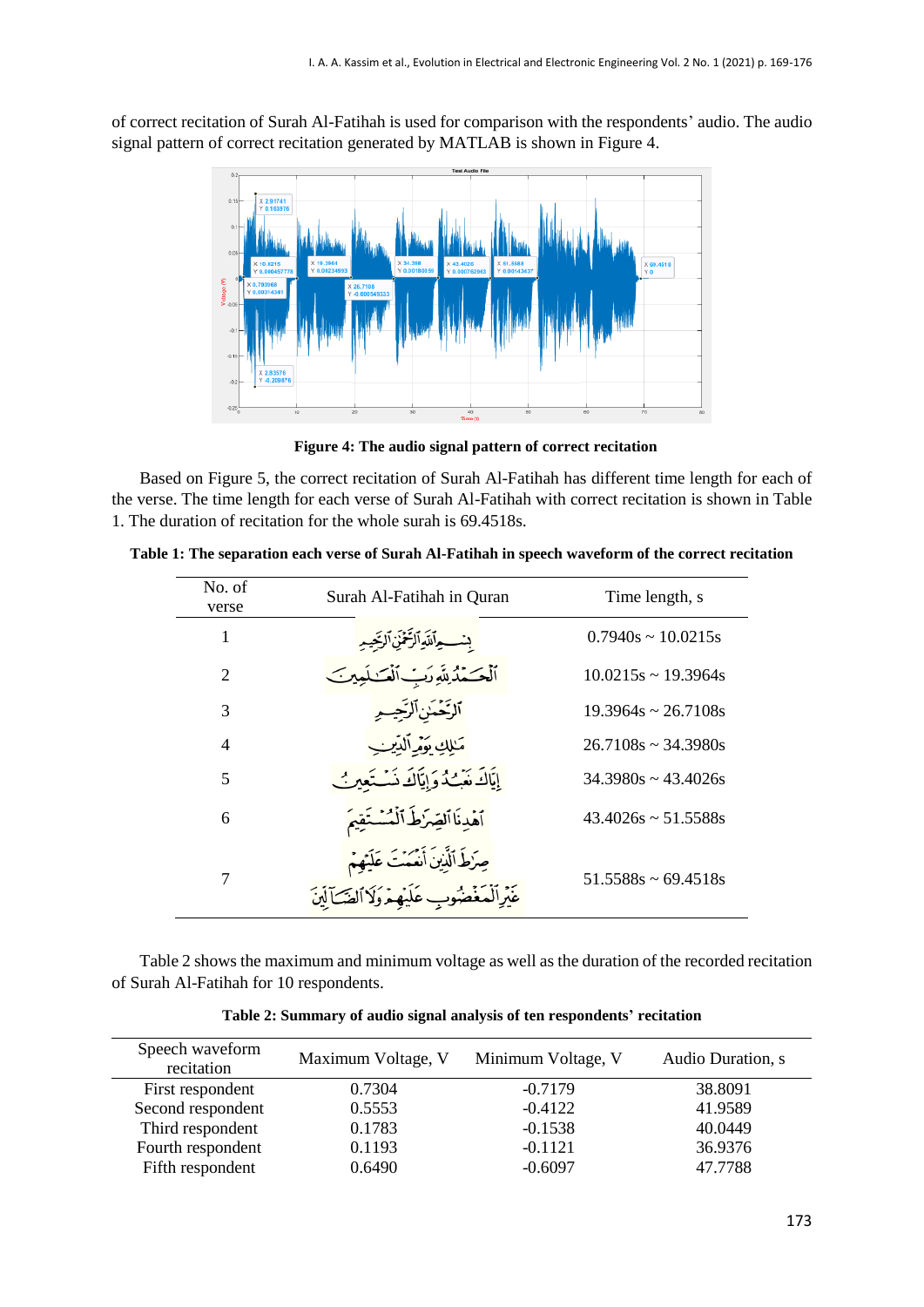I. A. A. Kassim et al., Evolution in Electrical and Electronic Engineering Vol. 2 No. 1 (2021) p. 169-176

| 32.9572 |
|---------|
| 27.8237 |
| 57.8450 |
| 32.3617 |
| 36.0971 |
| 69.4518 |
|         |

From Table 2, the first respondent has the highest maximum voltage value which is 0.7304V. the different of the maximum voltage value for the first respondent as compared to correct recitation is 0.5664V. the fourth respondent has the least maximum voltage value which is 0.1193V where the different of the maximum voltage value as compared to correct recitation is 0.0447V. the tenth respondent has the nearest maximum voltage value which is 0.1535V to the correct recitation. The first respondent has the highest minimum voltage value which is -0.7179V where the different of the minimum voltage value as compared to correct recitation is -0.5080V. The fourth respondent has the least minimum voltage value which is -0.1121V where the different of the minimum voltage value as compared to correct recitation is -0.0978V. the nineth respondent has the nearest minimum voltage value which is -0.2091V to the correct recitation audio. The correct recitation has the longest audio duration since the Surah Al-Fatihah is recited with the correct tajweed which is 69.4518s. the seventh respondent has the shortest audio duration which is 27.8237s. the eighth respondent has the nearest audio duration to the correct recitation which is 57.8450s. the loudness of the respondent voice and noise in the audio effect the maximum and minimum voltage value. Therefore, the eight respondent has the best recitation among the ten respondents since the audio recitation is the nearest to correct recitation.

#### 3.2 Algorithm for voice recognition of Quran verse recitation and tajweed mistake classification

The process for voice recognition of Surah Al-Fatihah and Tajweed mistake classification will involve two algorithm as stated earlier. The algorithm of MFCC still in the development process while the HMM algorithm is successfully compiled in MATLAB. The implementation of these two algorithms is believed can recognize the recitation of Quran verses and classify the tajweed mistake efficiently thus helping the children learning Quran in a better way.

#### 3.3 Graphical user interface

i.

A user-friendly GUI is successfully developed in MATLAB. Once the user pressed on UPLOAD button, a "Choose Audio File" box will pop-up. Therefore, the user can choose the recitation audio in the personal computer simply double click on the audio file. However, other audio file format such as "OOG" and "MP4" format also can be chosen and the audio also can be played in the GUI. The chosen audio file name appears in the upper rectangular white box. The feature is developed to let the user knows which the current audio file that need to be generated in this system. Thus, the user can easily change to other audio file is the selected audio file is wrong. Figure 5 shows the selected audio files.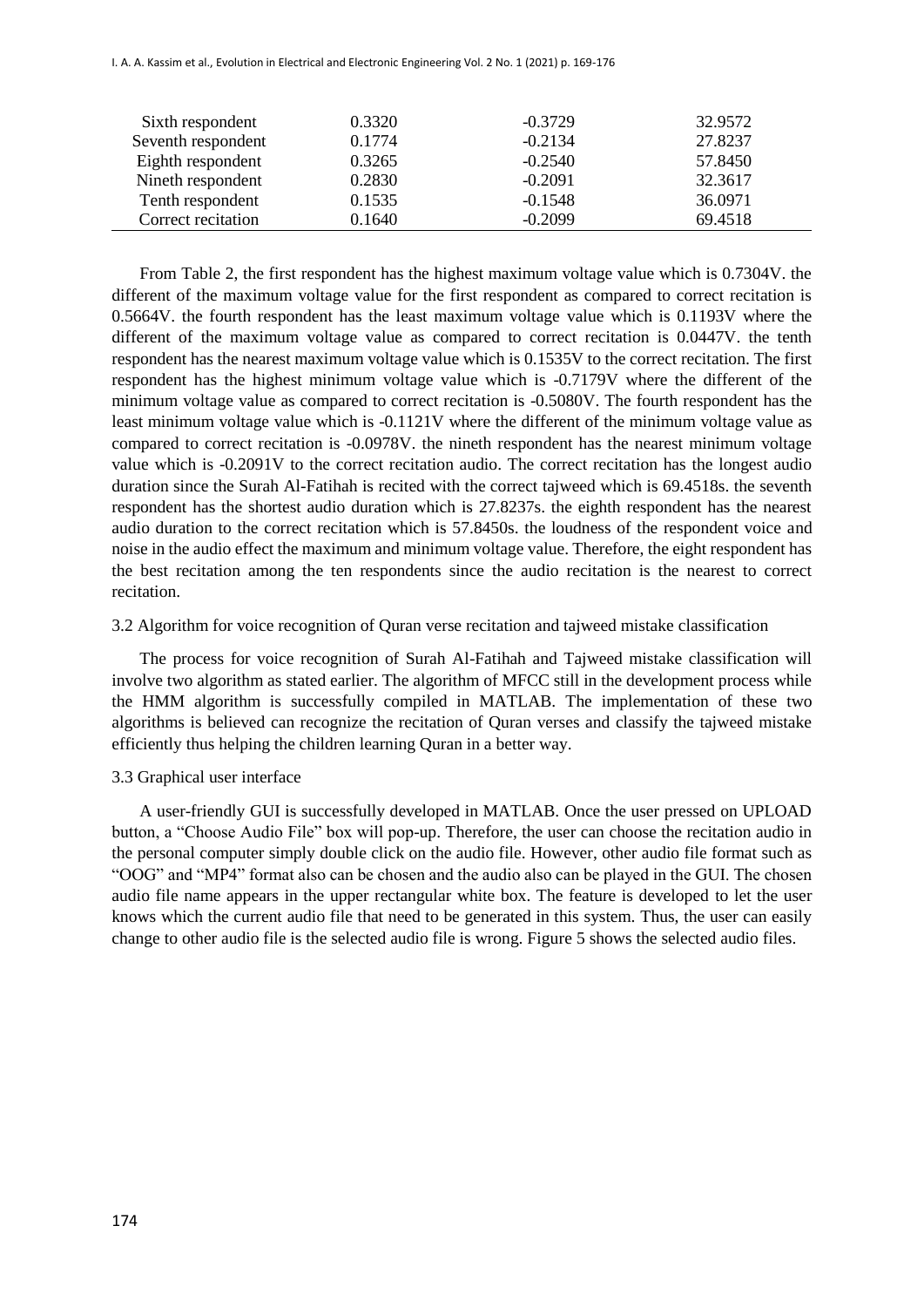

**Figure 5: Audio file name for the first respondent**

The UPLOAD button is functioned well. Same goes to PLAY button and the upper white rectangular box which display the audio file name. The user can listen to the uploaded audio file by pressing the PLAY button. The uploaded audio is played and stop once the audio is ended. The user can check the tajweed for the uploaded audio file by pressing the CHECK button. However, the CHECK button cannot function well since there is error in MATLAB code. Supposedly, the wrong tajweed will appear in the lower white rectangular box. Next, the user can listen to the correct recitation of Surah Al-Fatihah by pressing the SURAH ALFATIHAH button.

#### **4. Conclusion**

In this paper, the Automated Tajweed Checking System for Children in Learning Quran project has covered many elements in speech recognition system and the study is beneficial since it helps the children to learn Quran in more exciting way, while obeying with the Islamic ways and rules.

#### **Acknowledgement**

The authors would like to thank the Department of Electronic Engineering and the Faculty of Electrical and Electronic Engineering, Universiti Tun Hussein Onn Malaysia for its support.

#### **References**

- [1] A. N. Akkila and S. S. Abu-Naser, "Rules of Tajweed the Holy Quran Intelligent Tutoring System," International Journal of Academic Pedagogical Research, IJAPR, vol. 2, pp. 7-20, Mar. 2018
- [2] N. J. Ibrahim, "Automated Tajweed Checking Rules Engine for Quranic Verse Recitation," Master thesis, Dept. of System & Computer Technology, University of Malaya, Kuala Lumpur, Malaysia, 2010
- [3] N. J. Ibrahim, M. Y. I. Idris, Z. Razak and N. N. A. Rahman, "Automated Tajweed Checking Rules Engine for Quranic Learning," Multicultural Education & Technology Journal, vol. 7, no. 4, pp. 275-287, 2013